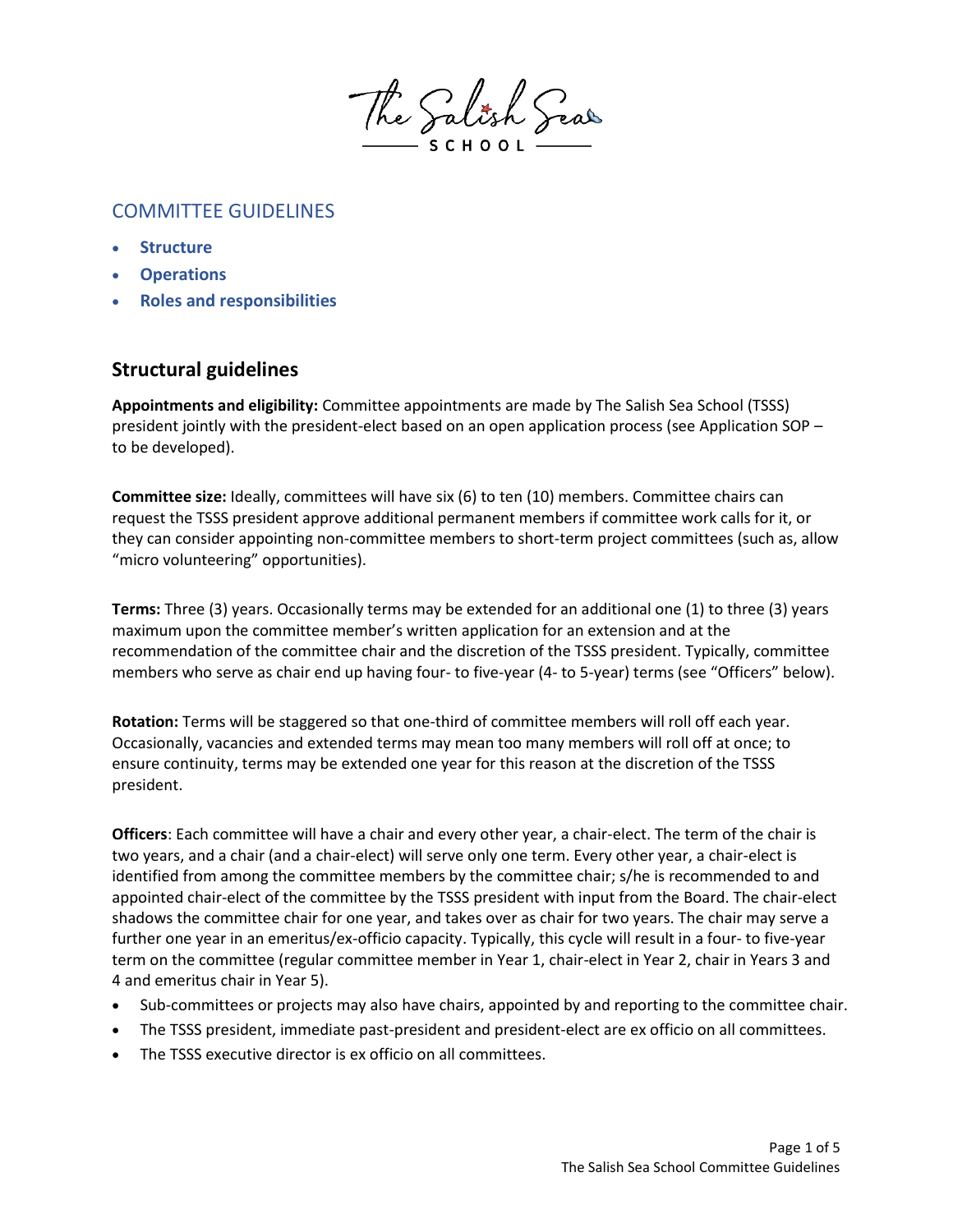## **Operational guidelines**

**Mission:** Each committee will have

- A clear and actionable mission reviewed annually and updated as needed by the chair in conjunction with the TSSS Board of Directors (Board).
- A specific charge/remit and related goals reviewed annually and updated as needed by the chair in conjunction with the Board.

**Meetings:** Committees will meet by conference call as often as needed but at least four times a year. Business can also be conducted by email or on Slack. Each Committee will assign a member to support the set-up of such meetings, take minutes and distribute them for approval.

**Action plan:** At the start of each committee year (November), committees should outline in writing new action plans for the year (or longer as needed) and update existing plans. These plans will be presented to and approved by the Board.

**Reporting:** Committee chairs will prepare written reports (using a template) to the TSSS Board of Directors twice a year. Reports will outline plans and progress toward goals. Committees may also request action from the Board and make recommendations in the form of motions.

## **Roles and responsibilities: Chair, chair-elect, committee members**

#### **Chair**

The committee chair is responsible for organizing and facilitating committee meetings and activities and submitting committee activity reports to the Board of Directors. The assigned support member works with the chair to assist them in fulfilling these responsibilities.

- Directs and leads activities of committee
- Primary point of contact for TSSS Executive Director and staff
- Appoints roles to committee members/task forces/subcommittees
- Submits any requests or action items to the Board for approval
- Leads committee meetings and conference calls
- Initiates/participates in committee discussions
- May promote committee activities to wider audience in collaboration with TSSS communications staff
- Works with assigned support member on two reports per year to the Board
- Works with assigned support member on meeting agendas
- Reviews/approves materials packets for meetings as needed
- Works with assigned support member on shortlist for new committee members
- Chair reviews committee member participation annually and may recommend to the TSSS President early termination if a committee member has not engaged in committee work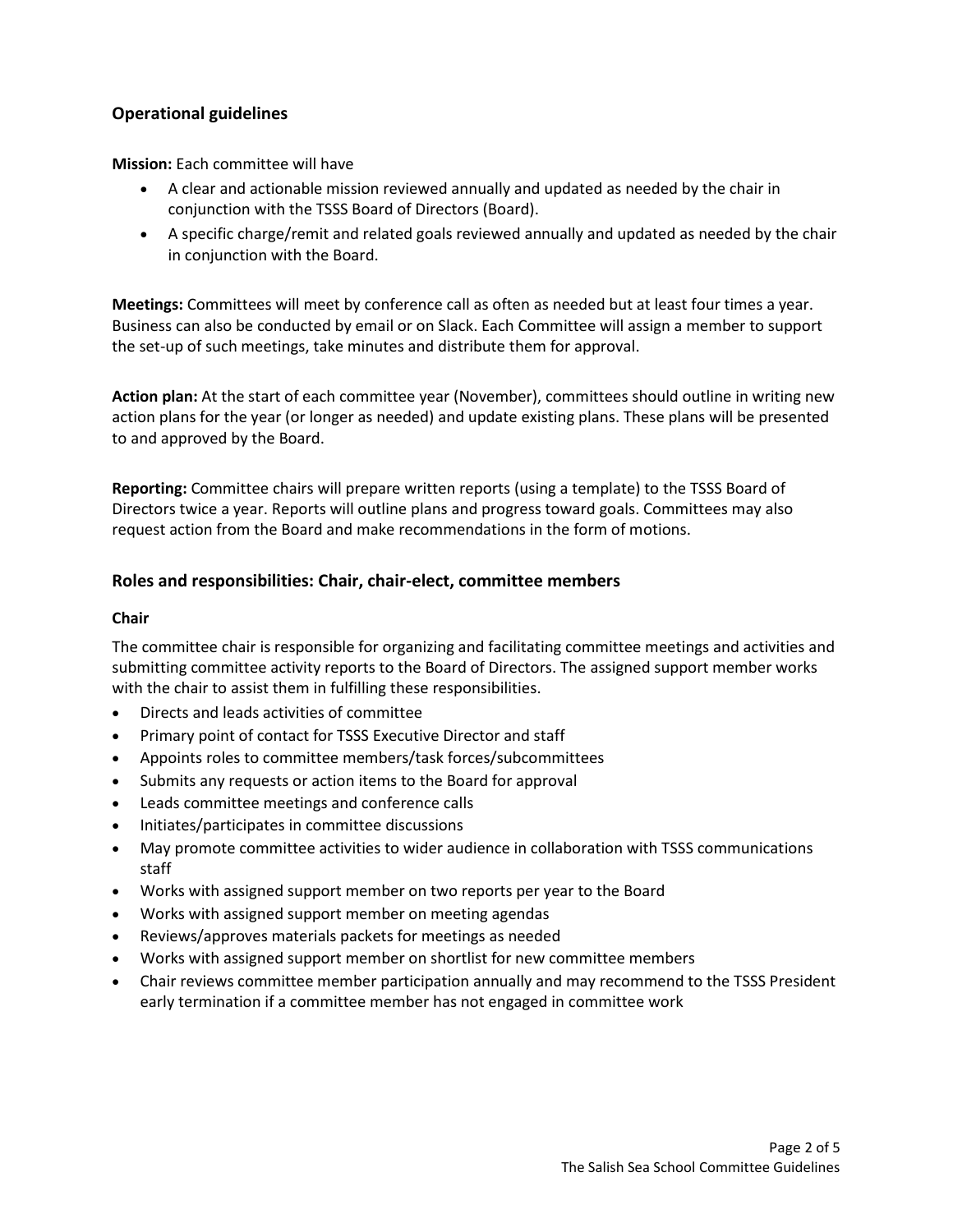### **Chair-elect**

In addition to all the responsibilities of a regular committee member (listed below), the chair-elect shadows the chair for one year, in preparation for subsequently chairing the committee for two years.

- Makes suggestions to chair about potential committee activities and appointment recommendations.
- Is copied on correspondence at discretion of chair.
- Provides feedback to the chair upon request.
- Potentially leads sub-committees or a working group at the request of the chair.

#### **Members**

Each committee member is expected to be an active committee participant for the entire committee term, which is usually three years.

- Engages in committee communication and collaboration
- Attends face-to-face committee meetings during his or her term, and participates in conference calls.
- Possesses knowledge and awareness of issues and concerns of the community as it relates to his or her committee.
- Responds to the interests and concerns of TSSS stakeholders as they relate to the committee.
- Has sufficient time to fulfill committee assignments (such as writing or reviewing policy documents, developing educational content, etc) by assigned dates.
- Participates on a subcommittee or task force if requested.
- Responds promptly to correspondence and information requests from the committee liaison, chair, and other committee members.
- Works towards and believes in the importance of diversity and inclusion
- Reviews all relevant material prior to meetings.
- Supports TSSS's goals and objectives.
- Promotes volunteer involvement by maintaining an understanding of activities, discussions and programs.
- Immediately informs the Executive Director and committee chair if personal or professional circumstances change to the extent that they cause disruption in the ability to perform the abovelisted responsibilities.

## **Diversity, Equity, and Inclusion (DEI) considerations**

Each member should work to hold TSSS accountable in Diversity, Equity, and Inclusion (see definitions below) into all aspects of its work conducive to the mission and goals of the organization.

- Guide the Board by striving to address, explore, educate, learn about and respond to the diversity of human experience.
- Assess the implementation of diversity, equity & inclusion in the strategic plan.
- Focus on organizational policies and procedures to address diversity, equity & inclusion issues and make recommendations to the Board.
- Propose diversity, equity & inclusion initiatives.
- Recommend survey tools for seeking regular feedback from students and volunteers to inform decision-making and understand opportunities for improvement.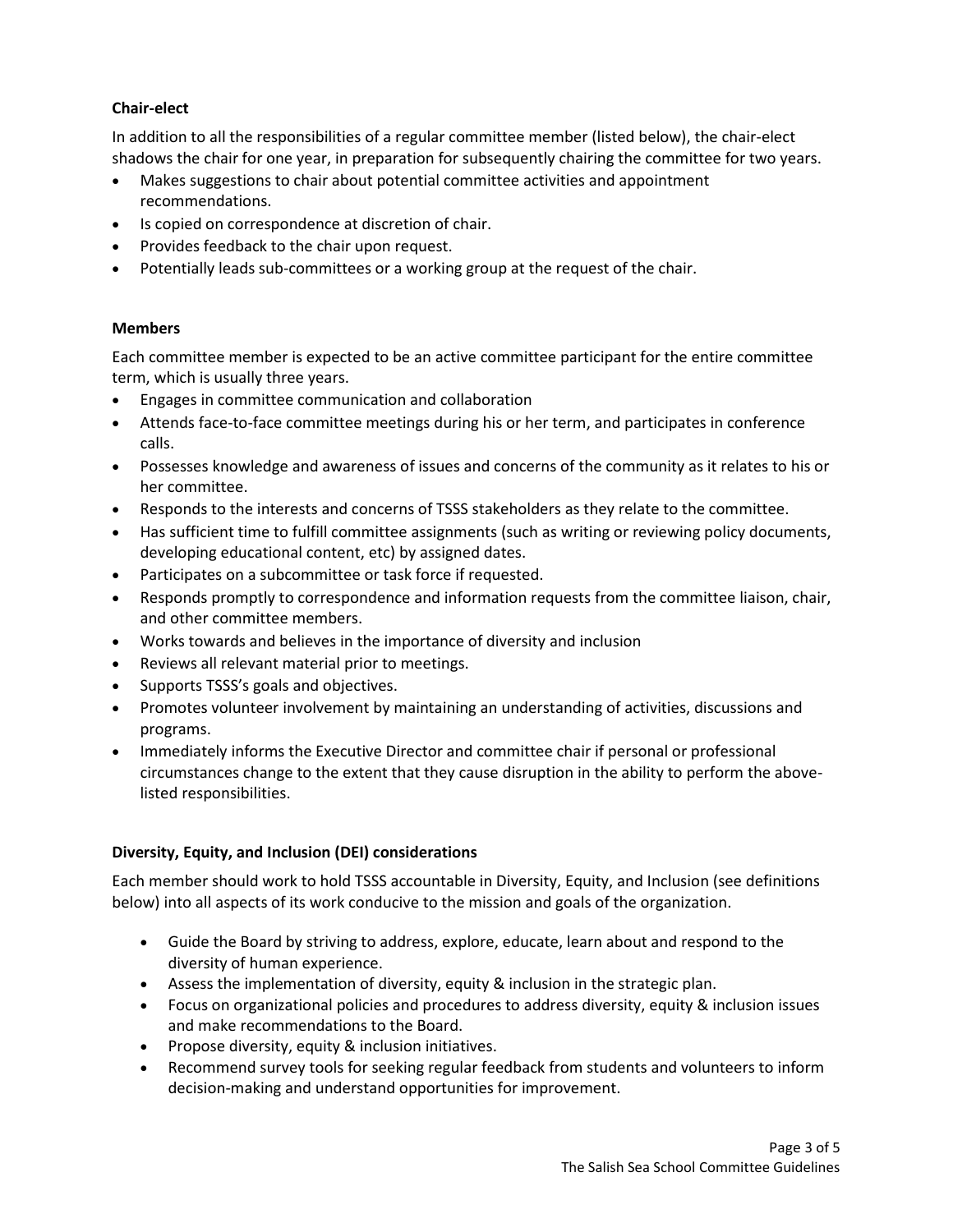• Disseminate information on best practices and monitor the development, implementation, and evaluation of standards for cultural competence for students, volunteers, the board & committees and staff, including sharing the work of the committee with the Communications and Marketing Committee.

## **Assigned support member (may also be the chair or chair-elect)**

The assigned support member ensures strong communication and support in part through communication with the executive director (ED). The support member is responsible for communicating to the ED about committee needs, goals and challenges.

## *Responsibilities*

- Notifies ED of committee member disengagement and resignation.
- Notifies ED of changes to contact information.
- Works with committee chairs to schedule meetings and conference calls
- Prepares meeting agendas, materials and reports.
- Attends and participates in all committee meetings and conference calls.
- Prepares, reviews, and edits meeting minutes as appropriate. Obtains committee chair approval and sends final minutes to ED.
- Works on any Board or ED approved action items that result from committee meetings; ensures action list is up to date.
- Provides an understanding of TSSS's mission, purpose and operations.

## **DEFINITIONS**

*Diversity:* The range of human differences, including but not limited to race, ethnicity, gender, gender identity, sexual orientation, age, socioeconomic status, physical ability or attributes, religious or ethical values systems, national origin, political beliefs, and cultures.

*Equity:* Ensuring that everyone has support and access to the resources needed to be successful and identifying and eliminating barriers that have prevented the full participation of communities most impacted by systemic oppression.

- Improving equity involves increasing justice and fairness within the procedures and processes of organizations and systems, as well as in the distribution of resources. Tackling equity issues requires an understanding of the root causes of outcome disparities within our society and organization.
- Equity differs from equality. Equality refers to treating everyone the same but does not necessarily lead to equitable outcomes because diverse communities have diverse needs and have faced varying obstacles and inequities.

*Inclusion:* Ensuring that people of all backgrounds, identities, abilities, perspectives, and beliefs have an equal opportunity to belong, achieve, and contribute to their communities. An inclusive organization promotes and sustains a sense of belonging; it values and practices respect where all people are recognized for their inherent worth and dignity, talents, beliefs, background, and ways of living.

*Cultural Competence:* An understanding of how organizations and individuals can respond respectfully and effectively to people for all cultures, economic statuses, language backgrounds,